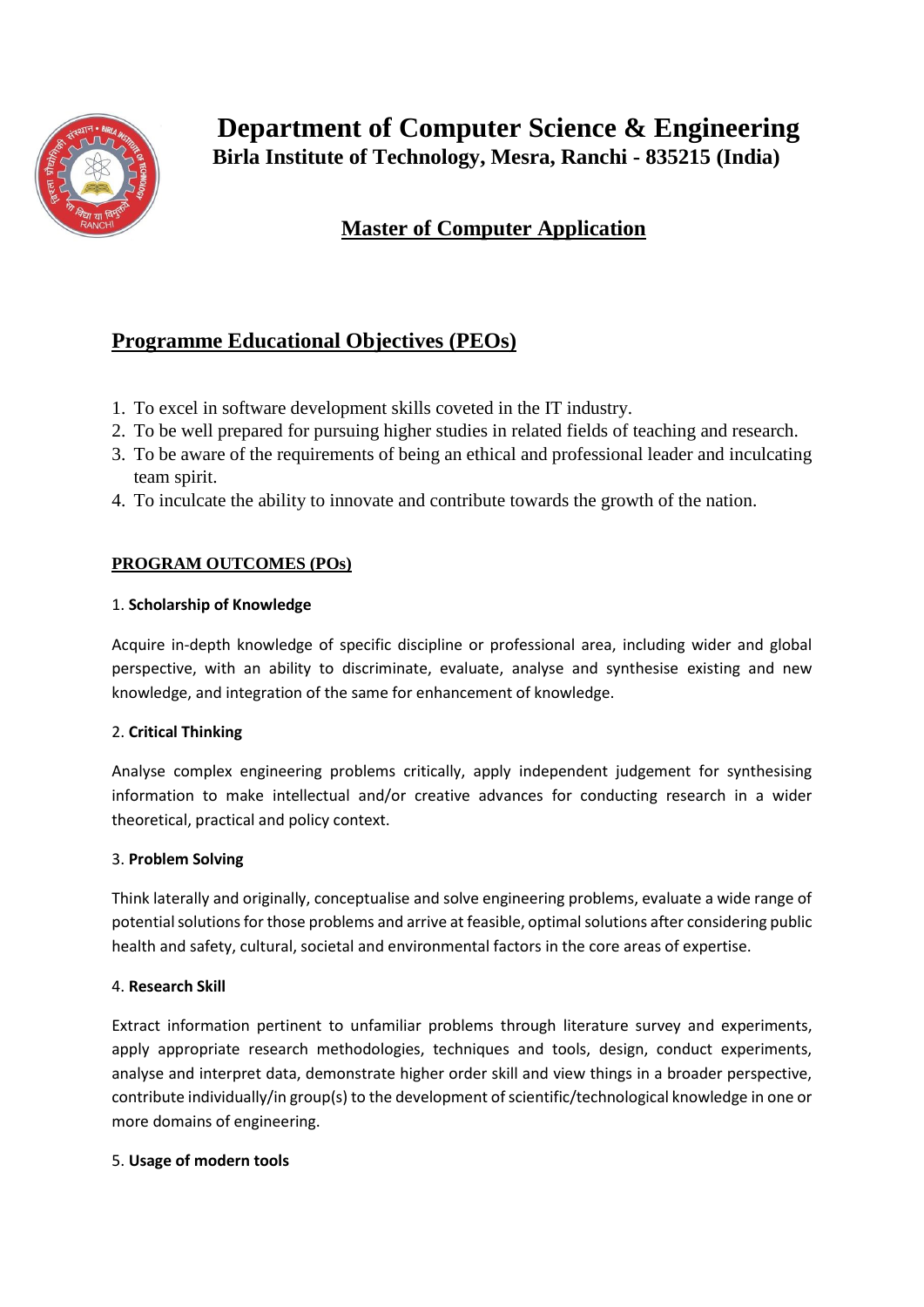Create, select, learn and apply appropriate techniques, resources, and modern engineering and IT tools, including prediction and modelling, to complex engineering activities with an understanding of the limitations.

#### 6. **Collaborative and Multidisciplinary work**

Possess knowledge and understanding of group dynamics, recognise opportunities and contribute positively to collaborative-multidisciplinary scientific research, demonstrate a capacity for selfmanagement and teamwork, decision-making based on open-mindedness, objectivity and rational analysis in order to achieve common goals and further the learning of themselves as well as others.

#### 7. **Project Management and Finance**

Demonstrate knowledge and understanding of engineering and management principles and apply the same to one's own work, as a member and leader in a team, manage projects efficiently in respective disciplines and multidisciplinary environments after considerisation of economical and financial factors.

#### 8. **Communication**

Communicate with the engineering community, and with society at large, regarding complex engineering activities confidently and effectively, such as, being able to comprehend and write effective reports and design documentation by adhering to appropriate standards, make effective presentations, and give and receive clear instructions.

#### 9. **Life-long Learning**

Recognise the need for, and have the preparation and ability to engage in life-long learning independently, with a high level of enthusiasm and commitment to improve knowledge and competence continuously.

#### 10. **Ethical Practices and Social Responsibility**

Acquire professional and intellectual integrity, professional code of conduct, ethics of research and scholarship, consideration of the impact of research outcomes on professional practices and an understanding of responsibility to contribute to the community for sustainable development of society.

#### 11. **Independent and Reflective Learning**

Observe and examine critically the outcomes of one's actions and make corrective measures subsequently, and learn from mistakes without depending on external feedback.

#### **PROGRAM SPECIFIC OUTCOMES (PSOs)**

On successfully completing the program a graduate shall

1. Possess the requisite mathematical, programming, and theoretical knowledge of computers to solve real life computational problems using efficient methods and paradigms.